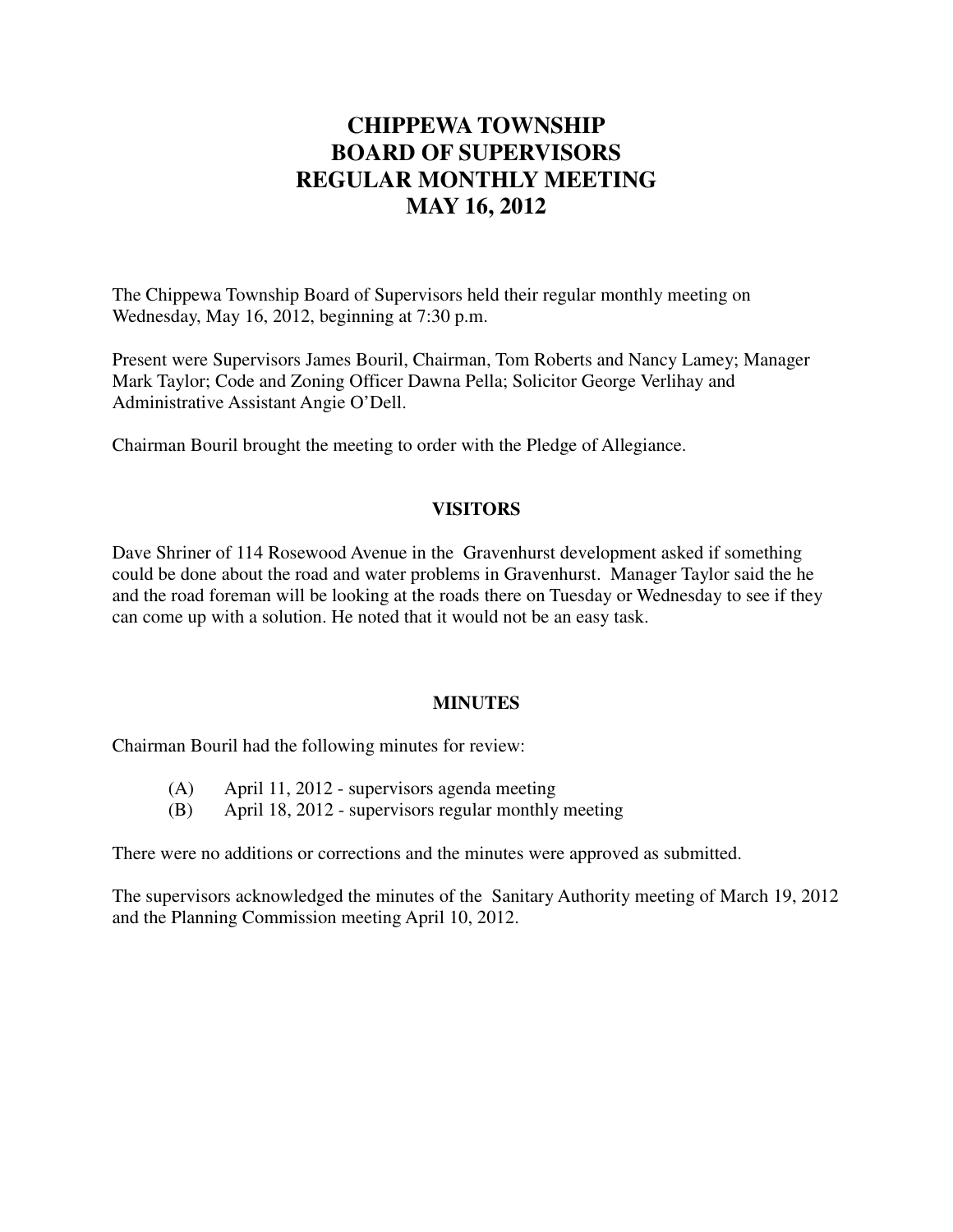### **ITEMS TO BE ACTED ON**

| (A) |                                   | Open bids on the 2001 Chevrolet Impala police car: |                     |
|-----|-----------------------------------|----------------------------------------------------|---------------------|
|     | The following bids were received: |                                                    | <b>BID</b>          |
|     | (1)                               | Glenn Freed - Ellwood City PA                      | 486<br><sup>S</sup> |
|     | (2)                               | Chicago Motors - Chicago Illinois                  | \$1,007             |
|     | (3)                               | Sulli Motors - Ambridge PA                         | 529<br><sup>S</sup> |

The apparent high bid was from Chicago Motors.

**\*MR. ROBERTS MOVED TO APPROVE** the Chicago Motors bid of \$1,007 providing everything on the bid is in order. The motion was seconded by Ms. Lamey and carried unanimously.

(B) Cessna Hospitality Association Conditional Use for Land Development Representatives Dave Laffey and Dave Hager were in attendance to present their plans

for a Micromotel at the Beaver County Airport. It will be a limited service hotel with three floors and 79 rooms. The Planning Commission reviewed the plans at their meeting last night and recommended approval contingent on a couple of outstanding items being addressed. Mr. Taylor also recommended approval.

**\*MR. ROBERTS MOVED TO APPROVE** The Cessna Hospitality Land Development Plan contingent an a couple of outstanding items being addressed. The motion was seconded by Ms. Lamey and carried unanimously.

#### **REPORTS**

Chairman Bouril had the following reports for review:

Police **Zoning** Wage Tax Fire

Financial Real Estate and Per capita Road Code Enforcement

#### **MANAGER'S REPORT**

(A) Ordinance No. 243 - This amends Section 702 of Chapter 27, Part VII, of the Township Code of Ordinances. It adds municipal and public services administrative offices as a conditional use in the R-3 Suburban Residential District.

A public hearing on the proposed amendment will be held at 7:00 p.m. immediately preceding the regular supervisors meeting. It will be acted on at the supervisors meeting.